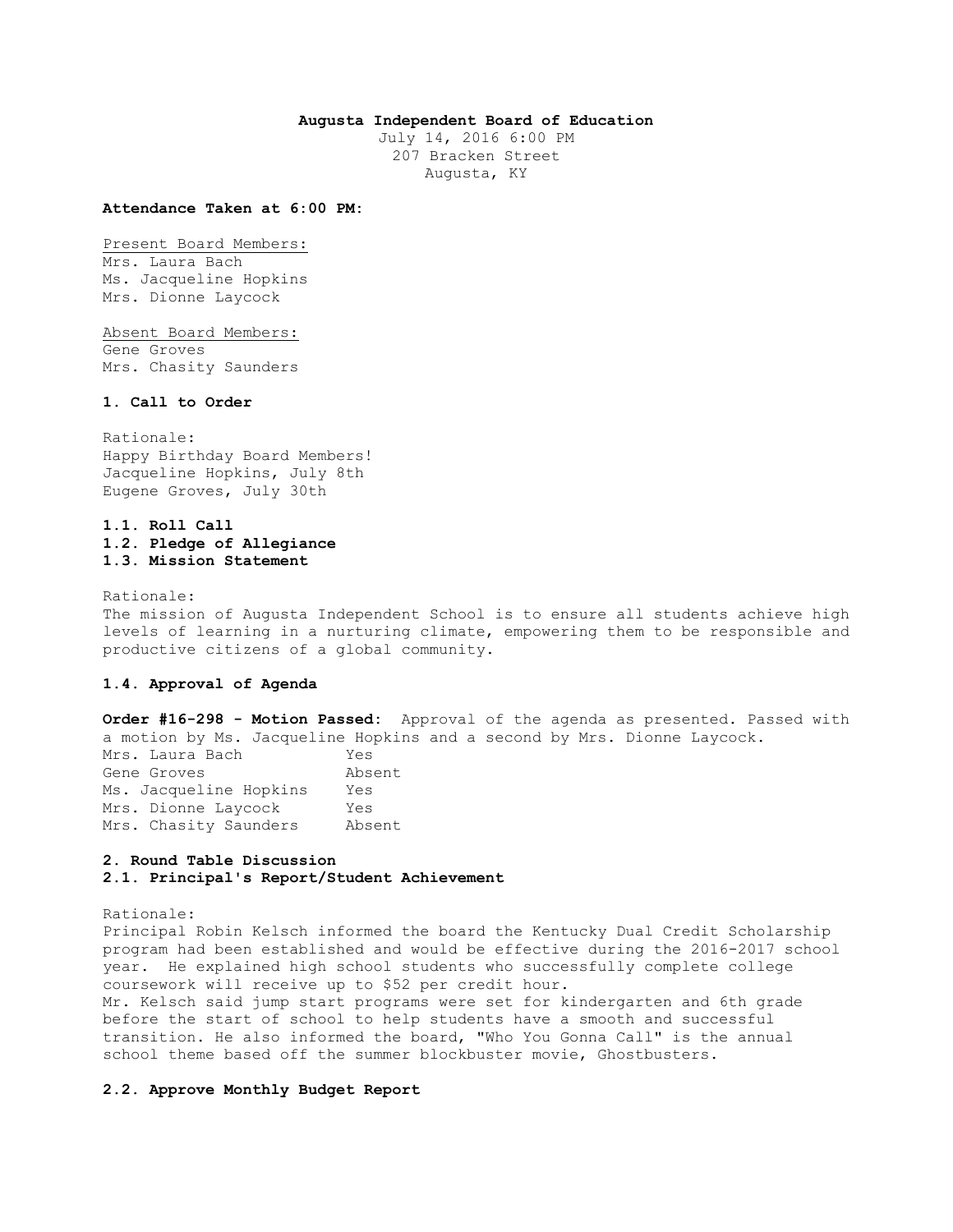Rationale: Finance Officer, Tim Litteral reported the general fund revenue receipts through June totaled \$1,726,000. Nearly \$245,000 had been received in property taxes. Utility taxes generated nearly \$133,000. \$26,700 had been collected in motor vehicle taxes and \$2,850 in delinquent property taxes. The district collected over \$18,000 in PSC taxes. Over \$14,000 had been received in Medicaid reimbursement, while \$14,750 had been collected for tuition through June. Over \$1,232,000 had been received in SEEK funding. Expenditures through the month of June were approximately \$1,764,000, about \$71,000 less than through the same period last year. Expenditures exceed receipts by approximately \$38,000 through June. Approximately \$24,200 has been expended from the school budget, with \$500 in outstanding invoices. Copy machine and printing costs account for \$8,600. General supply expenses total \$5,100. The school had expended \$3,000 on professional services, \$2,300 in furniture and fixtures, \$1,800 in dues and fees, and \$1,700 on technology equipment. Maintenance budget expenses totaled \$207,000 through June 30th. Expenses included \$75,500 in utility and service expenses, \$75,000 for salaries and benefits, \$28,000 for property insurance, \$11,200 in general supplies, \$7,100 in professional services, \$5,900 in maintenance repairs, \$3,300 on machinery/furniture, and \$810 on snow removal. 86% of the maintenance budget had been expended. The transportation budget through June indicated costs are at nearly \$80,000. \$47,500 had been expended on salaries and benefits, \$10,500 on repair parts and maintenance, \$8,100 had been spent on diesel fuel, \$7,000 on two buses, \$5,200 on fleet insurance, and \$1,250 on professional services/drug testing/rental fees. 76% of the transportation budget had been utilized. Special revenue grant funding is on target with regards to the budget. The district is in the process of cleaning up the 15-16 grants, so those that may have overspent will have expenses transferred, while those that have underspent will have costs allocated to expend all funds. Food service receipts total \$166,000 through June. \$25,000 was generated locally, \$2,200 was received from state funding sources, while \$139,500 had been received from the NSLP. Receipts are down \$33,000 from the same period last year. Expenditures YTD total \$187,000, with \$77,000 towards salaries and benefits and nearly \$110,000 on supplies and services. Expenditures are about \$3,000 higher through the same period last year, and expenditures currently exceed revenues for the year by \$20,600. The current food service balance is - \$3,500. Mr. Litteral stated preliminary work was underway on the district's annual audit as they were in the district two days and would return to complete the audit in September.

**Order #16-299 - Motion Passed:** Approve Monthly Budget Report passed with a motion by Mrs. Dionne Laycock and a second by Ms. Jacqueline Hopkins. Mrs. Laura Bach Yes

Gene Groves Absent Ms. Jacqueline Hopkins Yes Mrs. Dionne Laycock Yes Mrs. Chasity Saunders Absent

## **2.3. Approve Monthly Facilities Report**

Rationale: The Energy Management Report for May indicated the district had a reduction in energy consumption of 13,257 kBTU (7.8%) and avoided approximately \$452 in energy charges. Through May-YTD, the district has reduced energy consumption by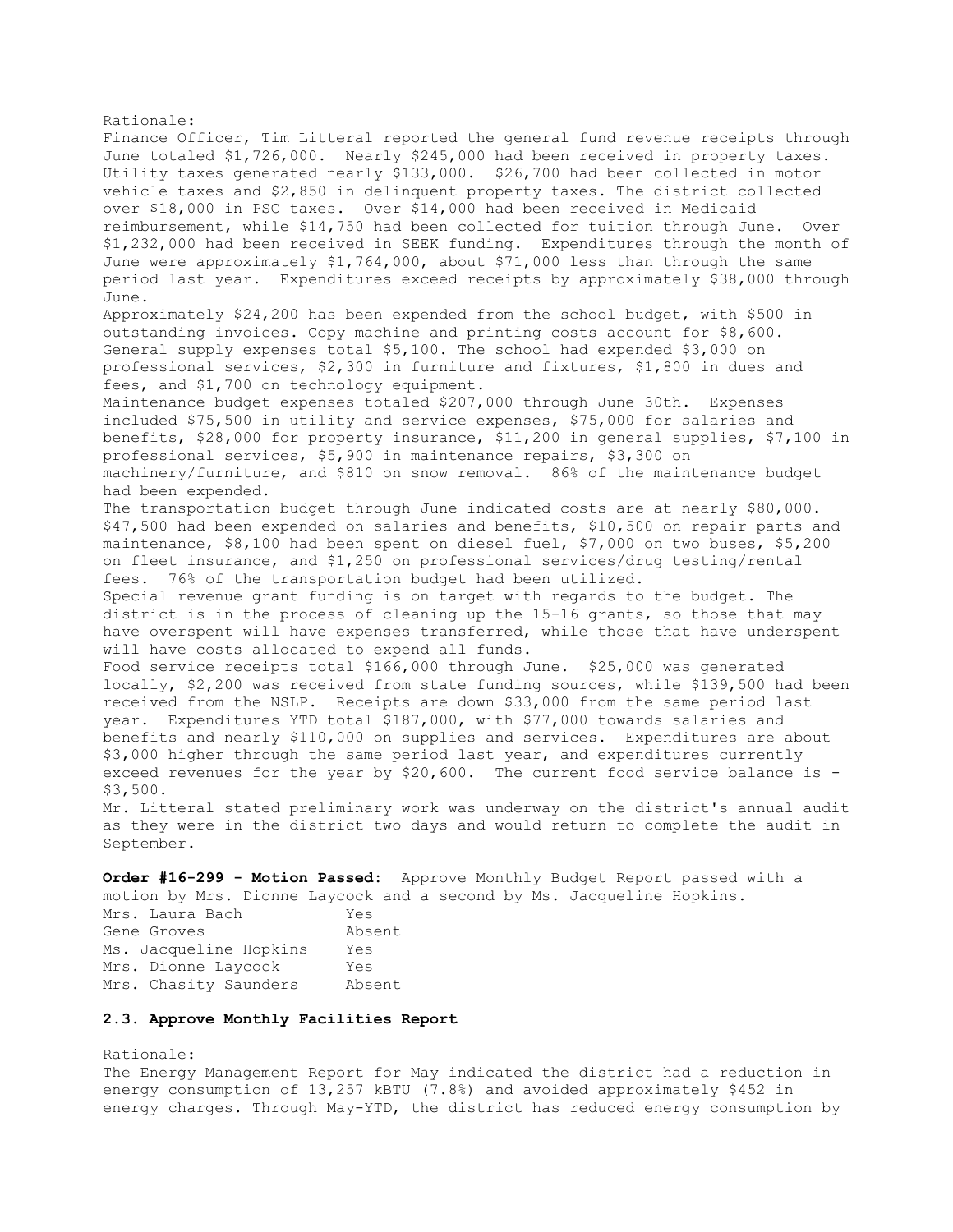503.614 kBTU (16.5%), avoiding approximately \$9,521 in energy charges. So far through the May-YTD, the district has used 84,721 (\$7,540) fewer kilowatt-hours (kWh) and 2,085 (\$1,981) fewer hundreds of cubic feet (CCF) of natural gas, as compared to our historical averages. Also attached is a copy of the weather data for Bracken County. It helps to explain why utility bills are higher or lower in some months as compared to the same months in previous years. This May was cooler than the previous 8 years, therefore more gas was used than the three-year baseline average.

Monthly Maintenance:

- Summer cleaning and painting
- Repaired freezer in cafeteria
- Removed trees from Bracken St. side of school
- Replaced smoke detector in basement
- Water fountain repaired
- Weed eater repaired

### Construction Renovation Update:

R.J. Construction has completed the front porch and bell tower metal work and repairs. Once the lift is removed, the fence on Frankfort Street will be rehung and the yard will be repaired and reseeded in September. The gutter has been repaired on the north wall of the gymnasium but the architect still needs to inspect that repairs were done correctly.

Trace Creek Construction has installed all interior door frames, and are in the process of completing painting and finishing. The doors are ordered, with scheduled arrival the last week of July. So far, the appearance of the frames look great!

#### KU Special Energy Project Update:

The district and energy manager, Terry Anderson have worked to finalize project details. The district will be upgrading 105 light fixtures from T-12's to LED lights and an additional 8 light fixtures will be upgraded to T-8's already owned by the district. The classrooms and offices to be upgraded include; consumer science, kindergarten, 1st grade, 2nd grade, 3rd grade, 4th grade, 5th grade, old science classroom, reading resource room and community education office. The materials cost estimate is \$10,348.80 and labor is estimated at \$2,260.00.

**Order #16-300 - Motion Passed:** Approve Monthly Facilities Report passed with a motion by Ms. Jacqueline Hopkins and a second by Mrs. Dionne Laycock.

| Mrs. Laura Bach        | Yes    |
|------------------------|--------|
| Gene Groves            | Absent |
| Ms. Jacqueline Hopkins | Yes    |
| Mrs. Dionne Laycock    | Yes    |
| Mrs. Chasity Saunders  | Absent |

#### **2.4. Approve Construction Change Order for Bell Tower Masonry/Flooring**

Rationale: Request: R.J. Construction Change Order work to the bell tower including masonry/tuck pointing and rubber floor replacement Total Amount of request: \$25,125 (Refer to attachment for itemized proposal of change order)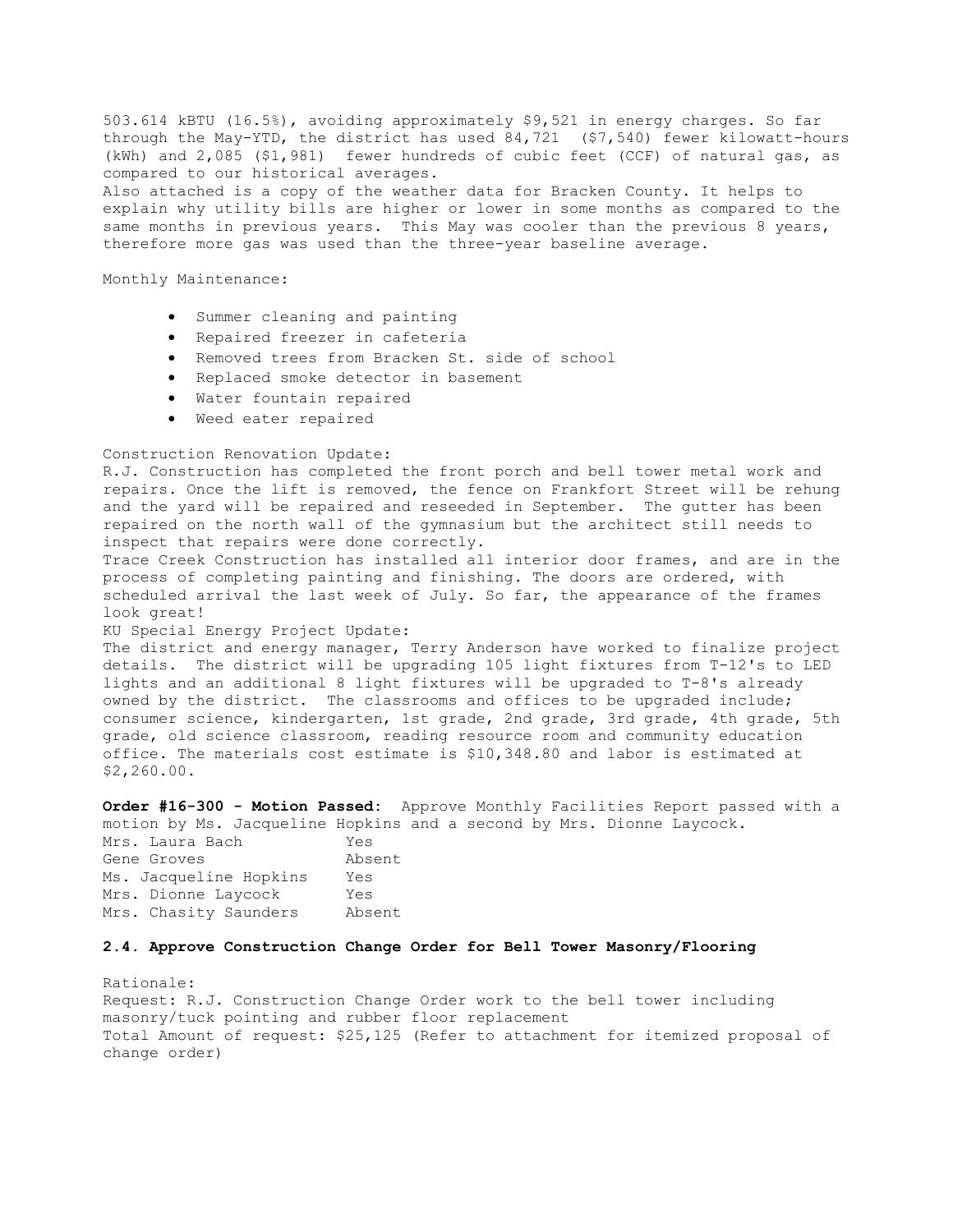**Order #16-301 - Motion Passed:** Approve Change Order for Bell Tower Masonry/Flooring passed with a motion by Mrs. Dionne Laycock and a second by Ms. Jacqueline Hopkins. Mrs. Laura Bach Yes Gene Groves Absent Ms. Jacqueline Hopkins Yes Mrs. Dionne Laycock Yes Mrs. Chasity Saunders Absent

#### **2.5. Approve Second Reading of Tobacco Free School Policy**

Rationale: Rationale: STUDENTS 09.4232 Tobacco Use of Tobacco Prohibited Tobacco use, alternative nicotine product, or vapor product as defined in KRS 438.305 is prohibited twenty-four (24) hours a day, seven (7) days a week, inside Board-owned buildings or vehicles, on school owned property, and during school-related student trips. COMMUNITY RELATIONS 10.5 Visitors to the Schools Use of Tobacco Prohibited Tobacco use is prohibited twenty-four (24) hours a day, seven (7) days a week, inside Board-owned buildings or vehicles, on school owned property, and during school-related student trips.

**Order #16-302 - Motion Passed:** Approve Second Reading of Tobacco Free School Policy passed with a motion by Ms. Jacqueline Hopkins and a second by Mrs. Dionne Laycock. Mrs. Laura Bach Yes Gene Groves Absent Ms. Jacqueline Hopkins Yes Mrs. Dionne Laycock Yes Mrs. Chasity Saunders Absent

#### **2.6. Approve First Reading of Board Policies 2016**

Rationale: Proposed changes reflect new legal requirements, as well as "best practice" recommendations from KSBA.

KRS 160.340 requires that board policies be kept up to date by filing annual amendments thereto by August 15. Senate Bill 228 amended KRS 158.148 to include a definition of bullying. We have replaced the previous definition with the statutory definition in Policy 09.422- Bullying/Hazing for compliance with that new language. At the top of each draft is the legal and/or recommended rationale for the proposed change. In the body of each draft, new language is underlined. Language with strike through is recommended for deletion.

**Order #16-303 - Motion Passed:** Approve First Reading of Board Policies 2016 passed with a motion by Mrs. Dionne Laycock and a second by Ms. Jacqueline Hopkins. Mrs. Laura Bach Yes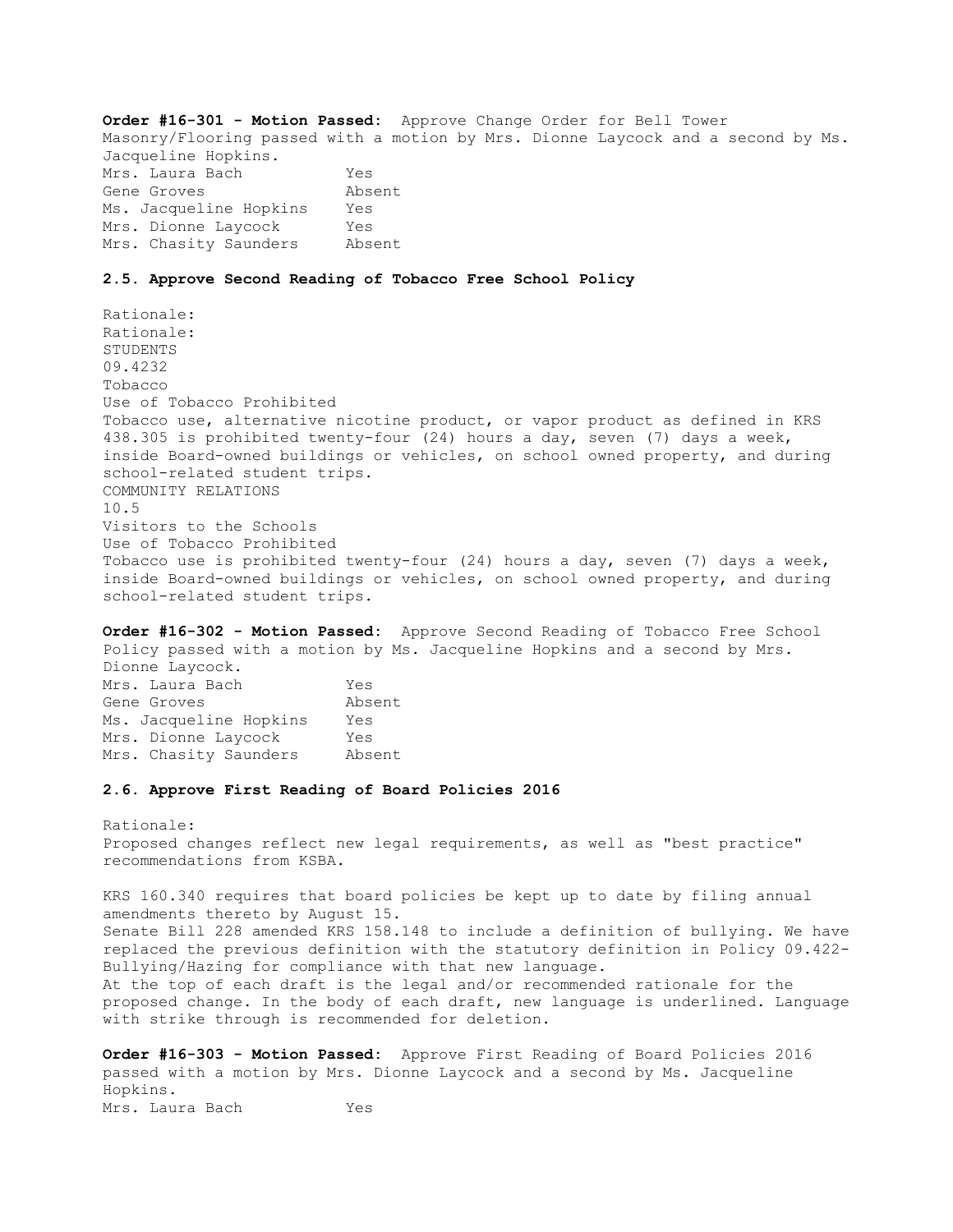Gene Groves Absent Ms. Jacqueline Hopkins Yes Mrs. Dionne Laycock Yes Mrs. Chasity Saunders Absent

#### **3. Communications**

#### **3.1. Superintendent's Report**

#### Rationale:

Superintendent, Lisa McCane reported to the board her work on completing a grant proposal on behalf of the Augusta Independent Educational Foundation, Inc. for a Hayswood Foundation, Inc. grant. Board members learned the grant proposal included; facilities, technology and STEM (Science, Technology, Engineering and Math) needs.

Ms. McCane stated the district is anticipating increased enrollment and currently, 11 new students had been enrolled. However, she said it was too early to tell because of students who may move out of the district, but a more accurate figure will be known once school begins. She stated the district had all personnel in place and there was currently no turnover. She reported the district's overall 2015-2016 attendance percentage was 95.07%.

#### **3.2. Superintendent Summative Evaluation**

#### Rationale:

School board chairperson, Laura Bach stated each board member completed a summative evaluation to determine the overall performance level of Superintendent McCane toward meeting or exceeding the seven standards and their indicators. She stated the seven standards by which she is evaluated included; Strategic Leadership, Instructional Leadership, Cultural Leadership, Human Resources Leadership, Managerial Leadership, Collaborative Leadership and Influential Leadership. Chairperson, Laura Bach praised Superintendent McCane for her leadership in all seven areas. The overall performance level was determined to be an exemplary which exceeds each standard.

# **3.3. Citizens**

**3.4. Board Members** 

#### **4. Business and Consent**

**Order #16-304 - Motion Passed:** Approval of the Business and Consent items as presented passed with a motion by Ms. Jacqueline Hopkins and a second by Mrs.

Dionne Laycock. Mrs. Laura Bach Yes Gene Groves Absent Ms. Jacqueline Hopkins Yes Mrs. Dionne Laycock Yes Mrs. Chasity Saunders Absent

- **4.1. Approve Previous Meeting Minutes**
- **4.2. Approve 2016-2017 Fundraisers**
- **4.3. Approve Bills**
- **4.4. Approve Treasurer's Report**

**5. Adjournment**